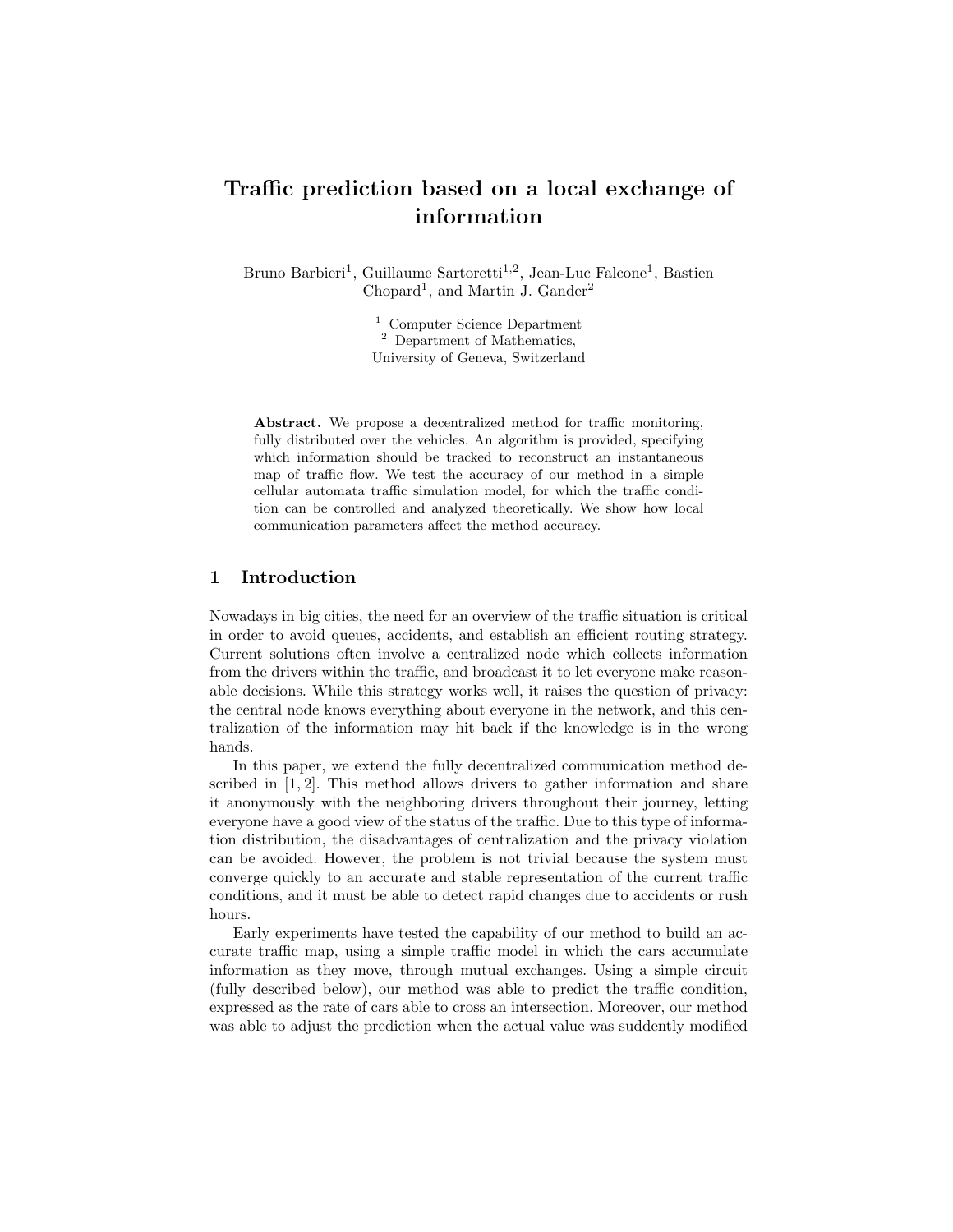(for instance due to an accident). For instance, results for traffic increase and decrease are shown in Fig. 1 taken from [2].

In all preceding simulations, we did assume that cars communicate only with immediate neighbors at a pace corresponding to the car movement itself. We can estimate what those restrictions mean in terms of real units, by deriving the model time step and the cell size. Assuming that street cells are 10 meters long, and that cars have a speed allowing them to fully stop in a street cell, we can compute the simulation time step  $(\Delta t)$  given the car braking deceleration. Using a deceleration value of  $8 \text{ ms}^{-2}$  (in the range of current car models), we find that  $\Delta t \approx 1.12$  and a maximum car speed of  $8.9 \text{ ms}^{-1} \approx 32 \text{ km} \text{h}^{-1}$ . The communication radius is then equal to  $10 m$  and the bandwith needed for a map of 200 cells and 128 temporal iterations is 22.3 kb/s. This is however very conservative compared to the currently available technology. For instance, Bluetooth 3 devices can communicate with an effective radius of 100 meters at a theoretical speed of 24 Mbits/s.

In this paper, we investigate how our method can be improved by increasing the communication radius and the communication frequency. The paper is organized as follows. We first propose a cellular automata model, from which the traffic flow can be predicted with the knowledge of only a few quantities. Then we define how the cars communicate and how they combine the information to progressively build a global traffic map. Finally we provide some results about the effect of the communication parameter on the prediction accuray.

## 2 Traffic Model and Theoretical Framework

In order to produce simple traffic conditions suitable to test our communication method, we consider a Cellular Automata (CA) model. This approach has been widely used in traffic simulations, with excellent results (see for instance  $[3-7]$ ).

#### 2.1 Basic model

Here we consider several road segments, interconnected through simple junctions. A road segment is a 1D vector of length L, where each component (cell) represents a possible location for a car.

In order to describe the motion of the cars on a road, we modified Wolfram's rule 184 [8] such as to be able to track individual cars. At initialization, an identifier  $ID_i$  is assigned to each car j. Identifiers are positive integers ranging from 1 to N where N is the total number of cars. Let  $s_i(t)$  be the state of road cell i at time t, and  $n_i(t)$  is the occupation of cell i at time t. Both values are defined as:

$$
s_i(t) = \begin{cases} 0 & \text{if cell } i \text{ is empty,} \\ ID_j & \text{if car } j \text{ is in cell } i \text{ at time } t. \end{cases}
$$

$$
n_i(t) = \begin{cases} 0 & \text{if } s_i(t) = 0, \\ 1 & \text{otherwise.} \end{cases}
$$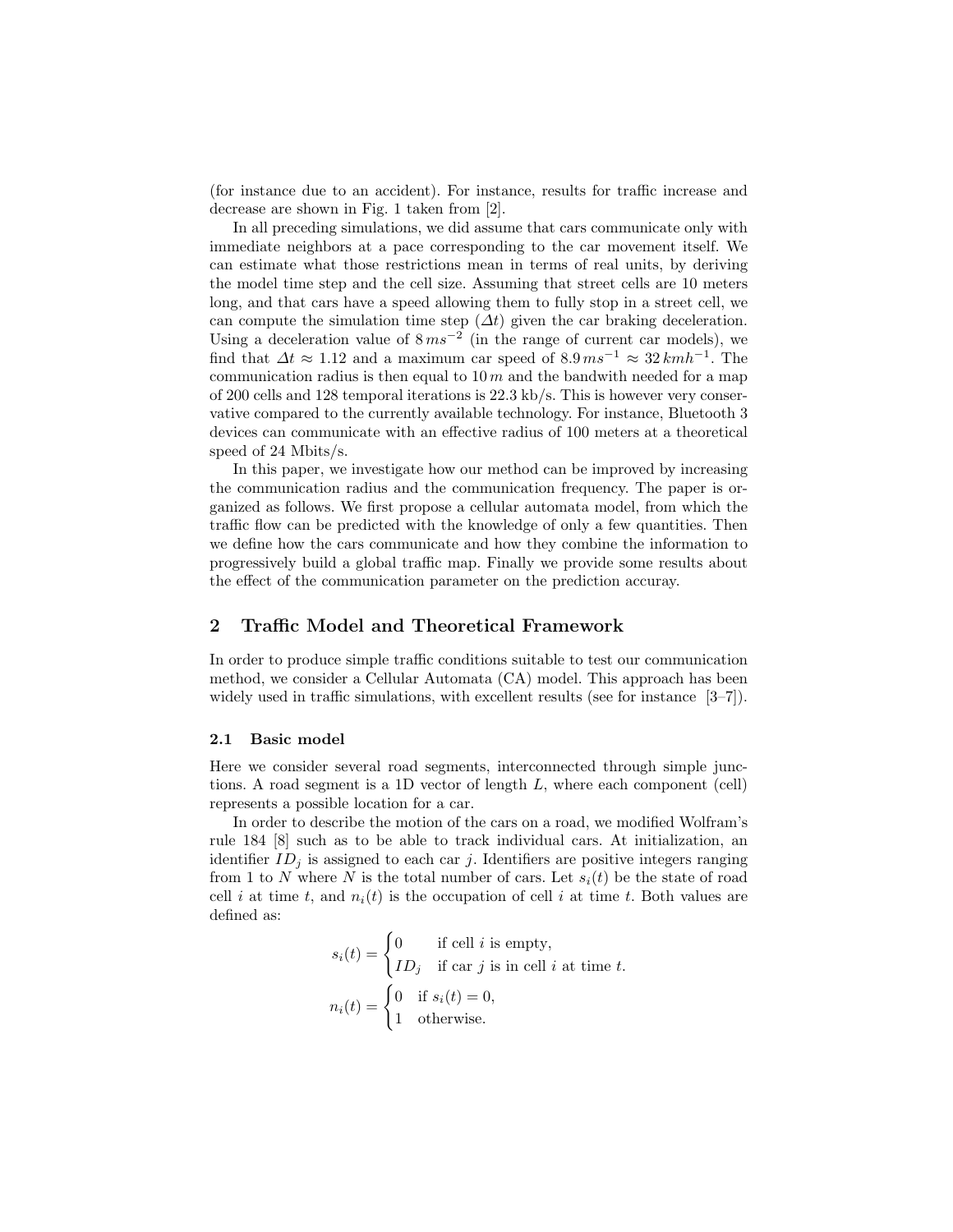

(a) Case with  $\pi = 0.9$  when  $t \le 1320$  and  $pi = 0.1$  for  $t > 1320$ 



(b) Case with  $\pi = 0.1$  when  $t \le 1320$  and  $\pi = 0.9$  for  $t > 1320$ 

Fig. 1. Estimated value of traffic flow  $(\pi)$  in a two-road traffic circuit. The local estimation is shown with a continuous curve and the real value with a dashed curve. We can see that the estimation matches the real value 200 iterations after the event causing the traffic flow modification.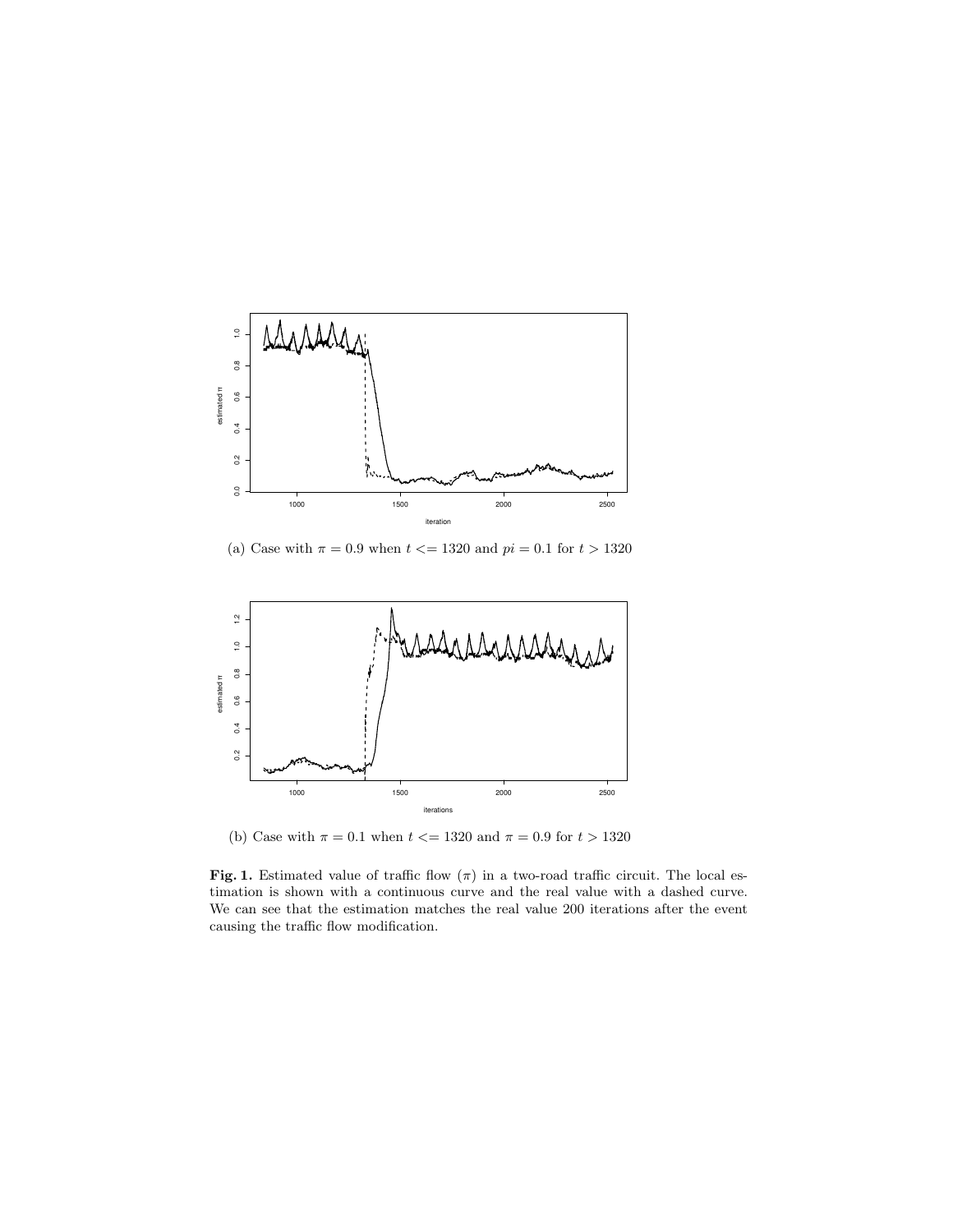The car traffic can then be described by the update function:

$$
s_i(t+1) = n_{i-1}(t)(1 - n_i(t))s_{i-1}(t) + n_i(t)n_{i+1}(t)s_i(t) \quad \text{for } 1 < i < L. \tag{1}
$$

This means that a car moves to the next cell if and only if this next cell is free; otherwise it stays still. Roads are considered as one-way lanes. The two special locations are the beginning and the end of a road. These cells obey other rules that implement the chosen boundary conditions, for instance the junction that interconnects two segments.

Circuits A simple example of interconnection between two roads is the circuit shown in Fig. 2. It is composed of two side by side roads of length  $L_1 = L_2 = L$ . A car reaching the end of one of the roads may cross to the other road with probability  $\pi$  (as if there was a stop sign, or a traffic light), and given that the beginning of the other road is free.

Let  $s_i$  and  $s'_i$  be the states of each cell in road-one and road-two respectively. Accordingly, the rule for cells  $1$  and  $L$  in each road can be expressed as:

$$
s_1(t+1) = n'_L(t)(1-n_1(t))s'_L(t) \cdot X(t) + n_1(t)n_2(t)s_1(t),
$$
  
\n
$$
s'_L(t+1) = n'_{L-1}(t)(1-n'_L(t))s'_{L-1}(t) + n'_L(t)(1-n_1(t))s'_L(t) \cdot X'(t).
$$

The quantities  $X(t)$  and  $X'(t)$  are Boolean random variables which are 1 with probability  $\pi$ . The equations for  $s'_1$  and  $s_L$  are obtained by symmetry.

**Occupation density of a cell** On a road segment, the car density  $\rho_i(t)$  on cell *i* is defined as  $\langle n_i (t) \rangle$ , the average of  $n_i$  (over time or space). We can write an evolution equation for  $\rho_i(t)$  by taking the average of eq. (1):

$$
\rho_i(t+1) = \rho_{i-1}(t) - \langle n_{i-1}(t) n_i(t) \rangle + \langle n_i(t) n_{i+1}(t) \rangle.
$$
 (2)

Note that  $\langle n_i (t) n_{i+1} (t) \rangle \neq \rho_i (t) \rho_{i+1} (t)$  in general, because  $n_i (t)$  and  $n_{i+1} (t)$ are highly correlated.



Fig. 2. Diagram of a two-road circuit, with an initial number  $M_1$  and  $M_2$  of cars on each road.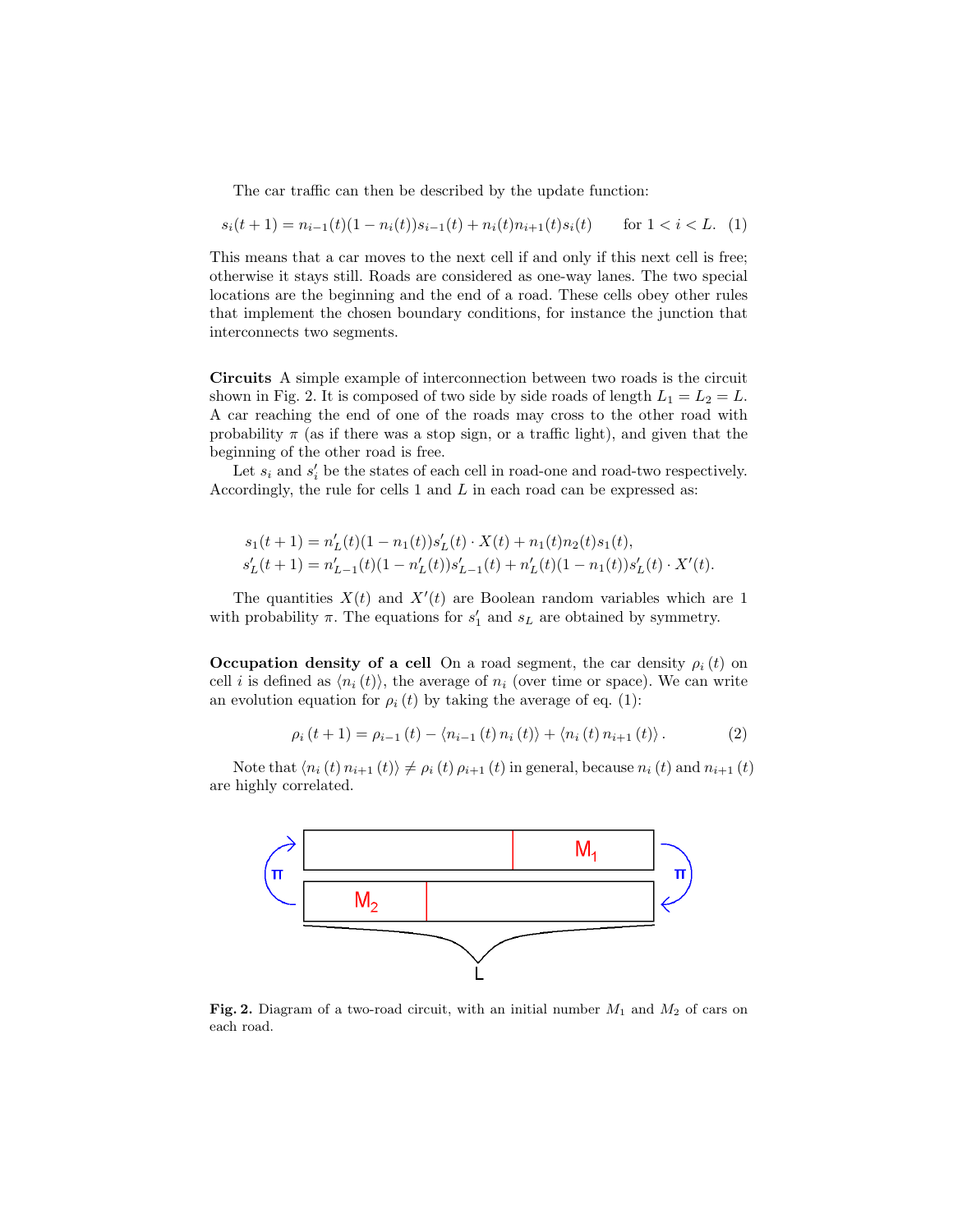

Fig. 3. Traffic density, computed over the last 128 iterations. The solid curve is the density estimated from the local map of a single car drawn at random at the end of a simulation with a car density of 0.5 and  $\pi = 0.3$ . The dotted curve is the real density obtained from the global map. Horizontal lines represent the values of  $p$  (bottom) and  $q$  (top). Solid, dotted and dashed lines corresponds respectively to the local estimates, the real estimates and the imposed values.

#### 2.2 Theoretical framework

When running a two-road circuit simulation with the update rules defined above, the traffic in each road segment will start with a free traffic region followed by a congested traffic region when cars form a queue. A typical traffic situation is illustrated in Fig. 3. This structure will always happen at steady state but the actual length of the queues will fluctuate during the simulation.

Let  $p$  be the occupation density at the beginning of the road and  $q$  the occupation density at the end of the road, we have shown that both quantities form the following relation with  $\pi$  [2]:

$$
J = q\pi = p = 1 - q,\tag{3}
$$

from which we concluded that  $\pi = p/q$  and  $p = \frac{\pi}{1+\pi} = 1 - q$ .

# 3 Decentralized flow estimation

Using eq. (3) we can reconstruct the value of  $\pi$  knowing the value of p and q. Thus, we can estimate the flow of each road segment, if we can estimate the values of  $p$  and  $q$ . In this section, we present a way to estimate those quantities by a decentralized exchange of information between neighboring cars.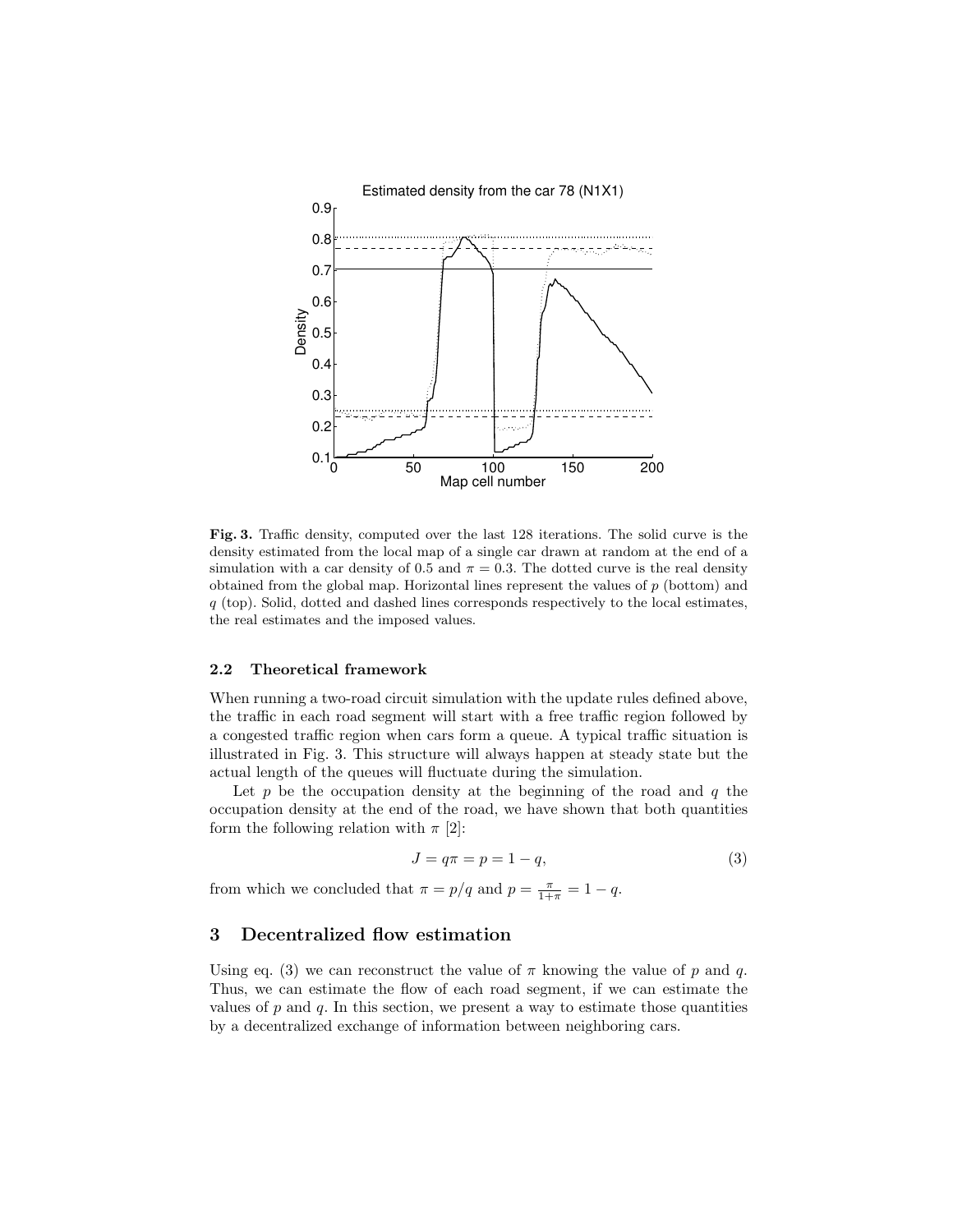#### 3.1 Global map

We call *global map*, the real traffic map that each car will try to estimate. According to our discussion, we can restrict this map to a few cells in the network, those which are enough to predict the traffic flow in each road segment. Here, the map is composed of the measured densities at each road end,  $\hat{\rho}_2$  and  $\hat{\rho}_{L-1}$ . Those densities are computed as the average occupation of the cell during the last 128 iterations:

$$
\hat{\rho}_i(t) = \frac{1}{128} \sum_{k=t-127}^t s_i(k). \tag{4}
$$

The use of a "sliding time window" (of size 128 in our case) to compute the density of a cell, allows us to forget the remote past and to get a dynamic view at traffic evolutions. The size of 128 was chosen for practical implementation reasons, and provides good results as shown in the next section. If the window size is too small, fluctuations will dominate time-stable structures. If it is too large, temporary (but relevant) structures will become undetectable.

### 3.2 Local Map

Every car in the model maintains an estimated map of traffic density, termed local map. This map is updated at each iteration by direct observations and communications with other cars. Cars can exchange information with neighboring cars. Here, during a single iteration, each car can communicate with at most 5 other cars, the leading and trailing ones, and the three cars in the opposite lane.

For a street map with 2L-cell road segments, the local map  $m_c$  of a car c at iteration  $t$  is a matrix with 128 rows and  $2L$  columns. The elements of the map defined as

$$
m_c(i,j) = \begin{cases} 1 & \text{if a car was recorded by } c \text{ at location } j \text{ at time } t - i + 1, \\ 0 & \text{else.} \end{cases}
$$
 (5)

An estimate of the density of each location can be computed by averaging the corresponding column. We chose to track position along each road in order to study the dynamic of the whole local maps. However, the method presented here is able to reconstruct the traffic condition with just two density values at beginning  $(i = 2)$  and at the end of  $(i = L - 1)$  of each road segment. The local map could then be restricted to two columns per road segment.

Local map update All cars start with a local map filled with zeroes. At each iteration, they update the map according to the following steps: (1) The local map matrix rows are shifted down, eliminating the oldest row. The first row is filled with zeroes. (2) Each car adds 1 to the element of the first row corresponding to its current location.  $(3)$  Each car sends its map to each neighboring car and receives maps from them, merging the information into its own local map with an element-wise logical OR.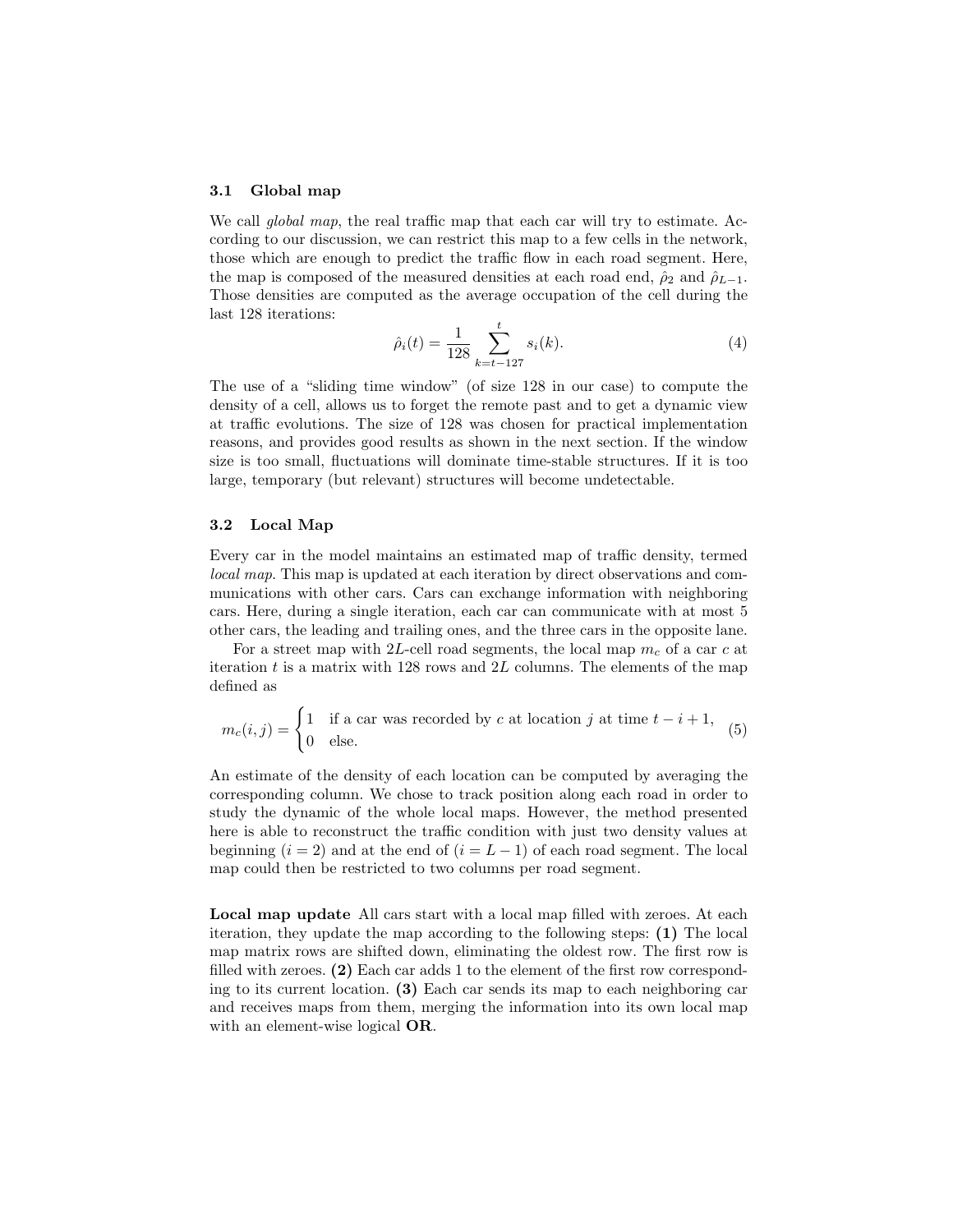It is easy to see that the logical OR of the first 128 lines of the local maps of all the cars in our circuit will produce the global map. Indeed, as all cars only put their own position at each step of the simulation in their local maps, the logical OR of all the local maps will give the occupation of each of the cars in the last 128 iterations. The question is whether our car to car communications will be fast enough to provide an accurate  $OR$  of all the local maps, and thus the global map.

### 4 Simulation Results

To investigate how a better communication scheme could improve our method, we have performed several simulations by varying the communication radius and the communication frequency. Each trial parameter is represented by the notation NnXx where n is the neighborhood radius (in cell units) and x is the communication frequency in number of communications per traffic iteration. For instance, N3X2 means that we use a three-cell wide neighborhood (corresponding to a communication radius of 30 meters) and we perform two communication iterations per traffic update (corresponding to a frequency of 1.7 updates per second).

In this study, both parameters were varied from 1 to 5, using a two-road system of 200 cells ( $L = 100$ ) with a car density of 0.5 and  $\pi = 0.3$ . Maps were limited to the last 128 iterations. To quantify the impact of the communication radius and frequency, we measured the estimation error average among all cars. The estimation density error was computed as:

$$
err_{\rho} = \frac{1}{2nL} \sum_{i=1}^{n} \sum_{j=i}^{2L} |\hat{\rho}_i(j) - \rho_G(j)|,
$$
\n(6)

where *n* is the number of cars,  $\hat{\rho}_i(j)$  the density estimation of car *i* at location j and  $\rho_G(i)$  the value computed from the global map for the same location (exact value). Results are presented in Fig. 4 (left). We can see that both communication parameters reduce the error when increased, although the communication radius has a more important effect. An increase of the latter will also strongly reduce the error standard deviation, meaning that local maps reach a strong consensus.

We repeated the same experiment by measuring the  $\pi$  estimation error:

$$
err_{\pi} = \frac{1}{n\pi_G} \sum_{i=1}^{n} |\hat{\pi}_i - \pi_G| \,,\tag{7}
$$

where *n* is the number of cars,  $\hat{\pi}_i$  the estimation of car *i* and  $\pi_G$  the value computed from the global map (exact value). Results shown in Fig. 4 (right) are fully consistent with the plots of density estimation error discussed above.

To provide a closer view on the effects of both communication parameters, we did focus on a car picked at random. Using a record of all cars time/position during a single simulation, we replayed exactly the same traffic evolution, changing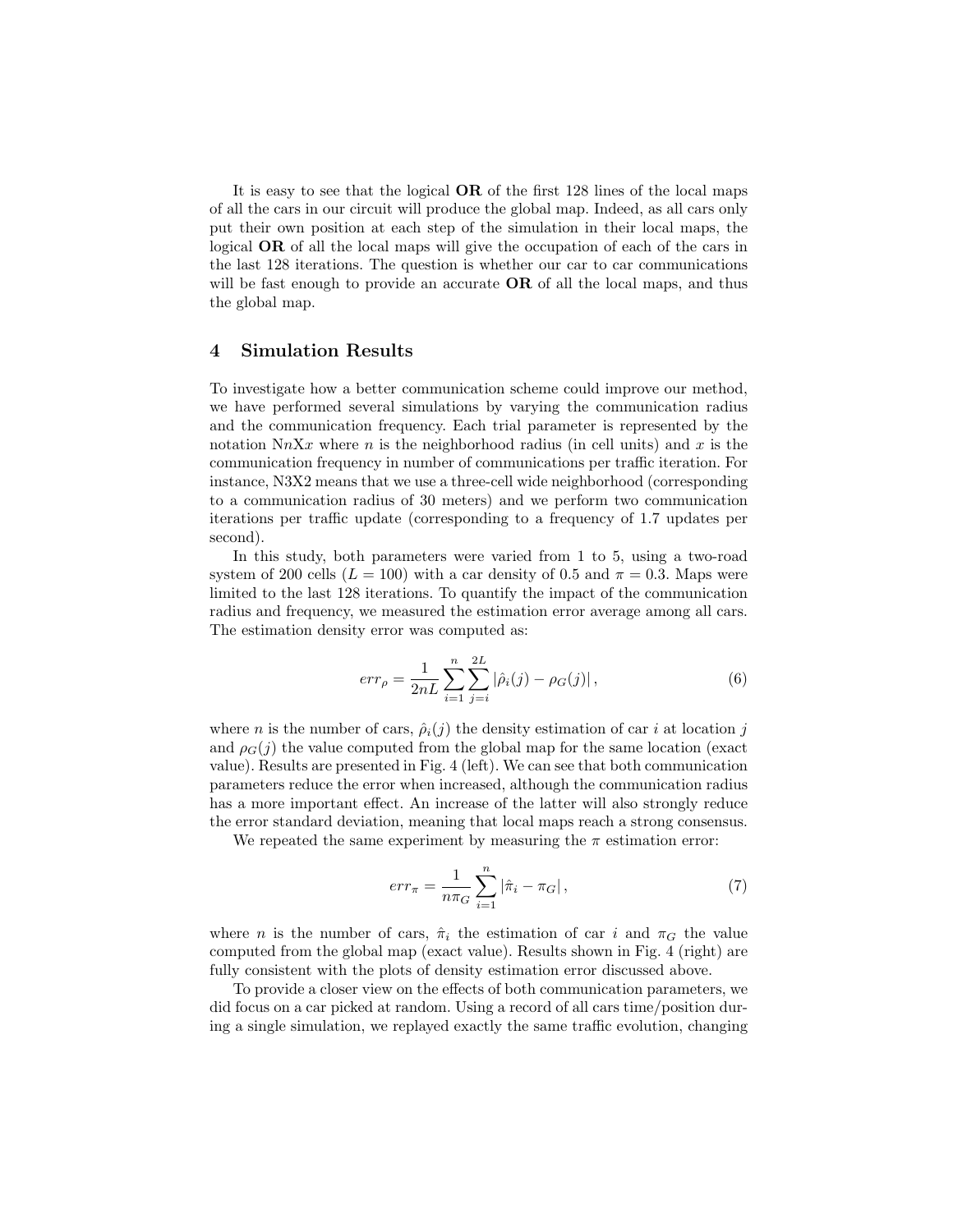

Fig. 4. Relative error averaged over all the cars for 25 traffic simulations in a two-road circuit with  $L = 100$ . Left: Relative density error; Right: Relative  $\pi$  error. The error bars represent the standard deviation.

only the communication scheme (this is possible because in our toy circuit cars behave independently of the map content). The  $\pi$  estimation by the reference car is shown in Fig. 5 for the N1X1, N1X5, N5X1, N5X5 and N2X2 communication settings. Again, increasing the communication parameters clearly improves the  $\pi$  estimations. Moreover, we can note that when the communication radius is low, the reference car is prone to two kinds of errors: (i) the low density area (p) is often underestimated leading to an infinite value of  $\pi$  when the estimations reach zero. This effect could be easily reduced by adding a pseudocount to each map column. (ii) Temporarily good estimates of  $\pi$  tend to "drift down" until they suddenly improve again. This means that a car tends to forget good estimations because of a lack of interactions with other cars. The sudden rises observed can be explained by encouters with a car on the opposite lane which carries the missing information.

Finally, we present how errors are distributed in the local map of the reference car at the end of each simulation. Since a map time/space location is considered empty until a car records its presence, a local map can only underestimate street density but never overestimate it. We show how the underestimates are distributed by taking the logical XOR operation between the global map and a local map. Every resulting dot will be a missed car occupancy in a given position at a given time. Local map error diagrams of the reference car are displayed in Fig. 6 for several communication settings. Since the information travels at a constant maximum speed depending directly on the communications parameters, "light-cones" appear on the error diagrams. They encompass a space-time zone where the local information had time to be exchanged with neighbors and thus corresponds perfectly to the global map. In each diagram the cones appear to originate from the location of the reference car at the end of the simulation. Further analysis of the diagram is required, but we can clearly see that increasing the communication parameters increases the cones aperture. In the case of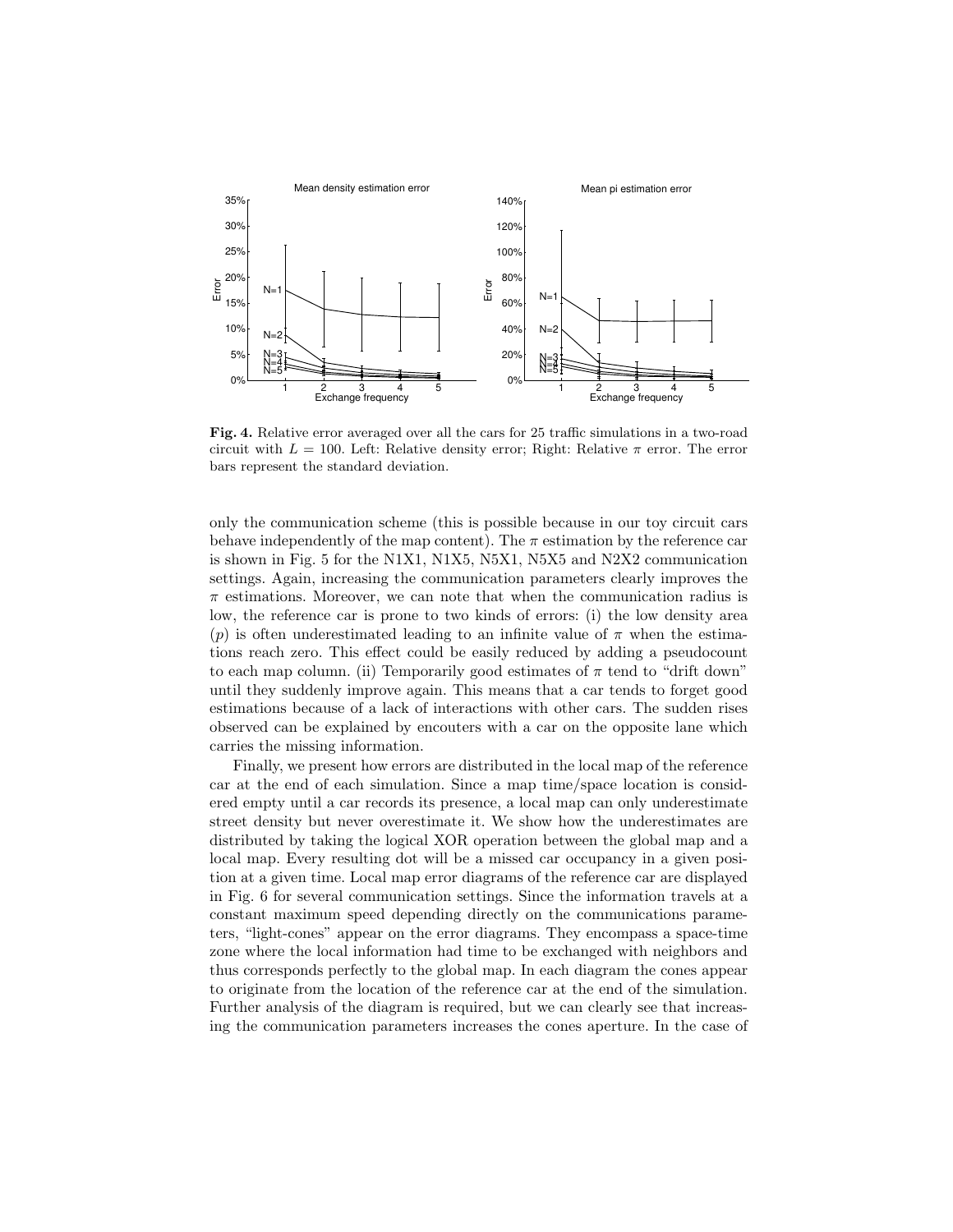

Fig. 5. Estimation of  $\pi$  according to a reference car picked at random. A single traffic simulation took place and was used to build five different simulations of map updates with different settings. The solid black curves show the estimation of  $\pi$  from the reference car local map, the dotted curves are the estimated  $\pi$  using the global map (correct empirical value), and the horizontal dashed lines are the imposed value of  $\pi$ .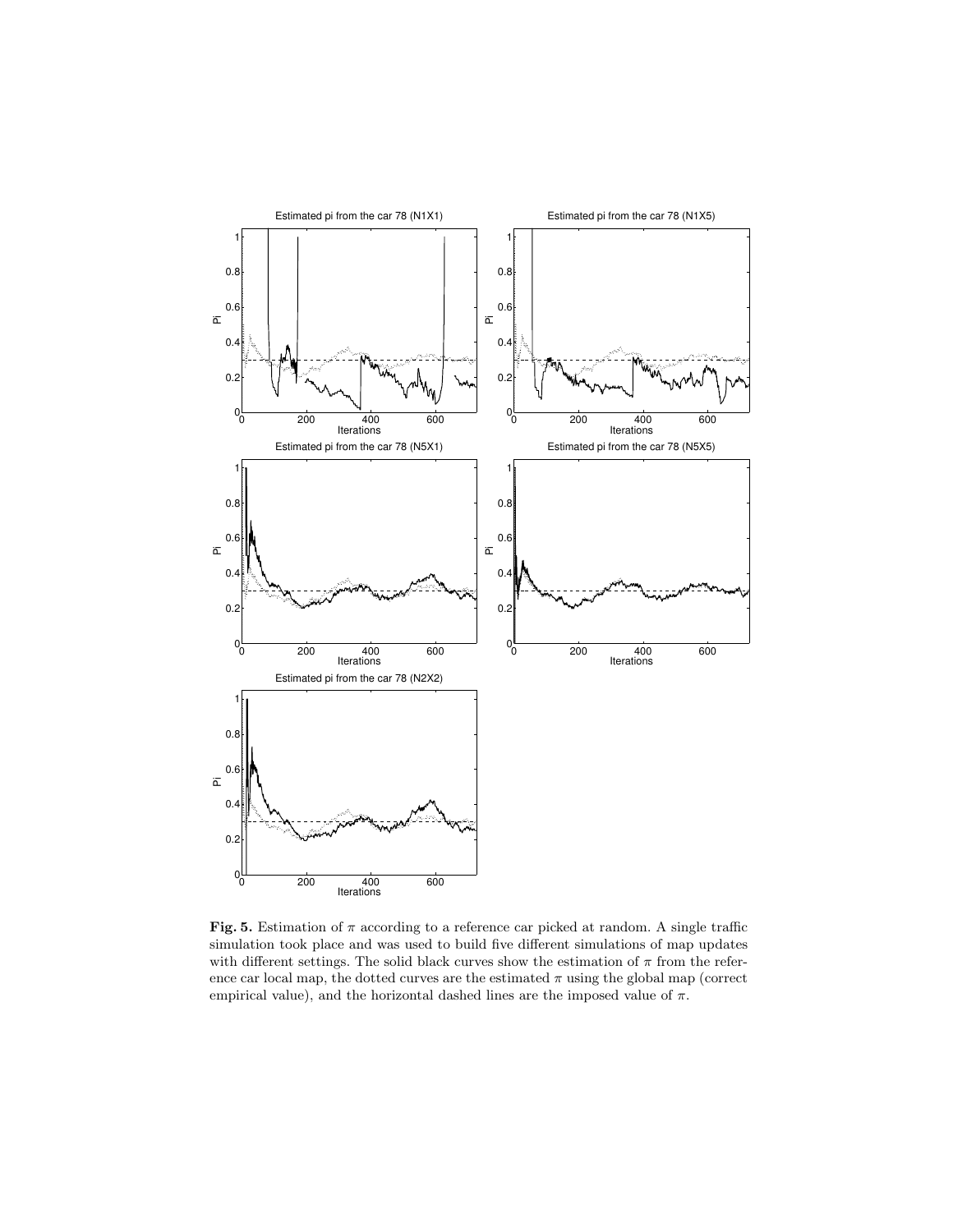N5X5, the cone is wide enough to reach the system boundaries after a couple of iterations. Even with N2X2, the local map is perfect after less than 28 iterations.

### 5 Discussion

We have proposed a decentralized method allowing the cars traversing a road network to build an estimate of the traffic situation, by exchanging local and anonymous information. We shown the traffic conditions in a simple circuit can be described with only the knowledge of the car densities at the extremities of the road segments. Within this framework, we have tested the capability of the cars to predict the global traffic condition.1 The method is robust enough to detect flow variations caused by traffic accidentss [2].

We have also shown that the traffic estimation errors can be strongly reduced by allowing a larger communication radius and a higher frequency of exchange. In particular increasing the radius allows cars in free flow traffic to exchange information. Indeed, in this traffic regime found in low density areas, cars are always separated by at least a blank cell. In roads with a density of  $\rho = 0.5$ and evenly spaced cars, no car will be able to exchange information with a  $N1Xx$  communication scheme. The estimated density will then be very small (equal to 1 over the map temporal size). By taking at least  $N2Xx$ , cars will be able to exchange information and merge their maps to get a good estimate. We should note that increasing only the communication frequency will not help in this particular situation because although the map exchanges will happen faster, they will not be able to communicate across gaps between cars.

The method is very economic in terms of used memory, since only  $2 \times 128$  bits per road segment are stored. A local map for the whole Borough of Manhattan in New-York city could then be stored in less than 150 kB (11 avenues, 220 streets, and two lanes per road segment give us  $11 \times 220 \times 2 \times 2 \times 128$  bits). The computational cost is also very low: (i) most of the operations are elementwise and thus may run in parallel; (ii) bitwise **OR** operations are executed as a single instruction in all current processors. If we use a communication scheme of N2X2, we need to exchange information at a rate of 0.45 updates per second which corresponds for the whole Manhattan map to a bandwith of  $334 \text{ kB/s}$ .

We have also tested the method using a more realistic street map and promising results are described in [1].

## References

- 1. Sartoretti, G.: Communication method for decentralized estimation of traffic density. Technical report, University of Geneva (2012) Master Thesis.
- 2. Sartoretti G., Falcone J.-L., B. Chopard, Gander M. J: Decentralized Method for Traffic Monitoring. In: G. Sirakoulis S. Bandini (Eds.), Cellular Automata - 10th International Conference on Automata for Research and Industry, Springer Verlag (2012), 464-473.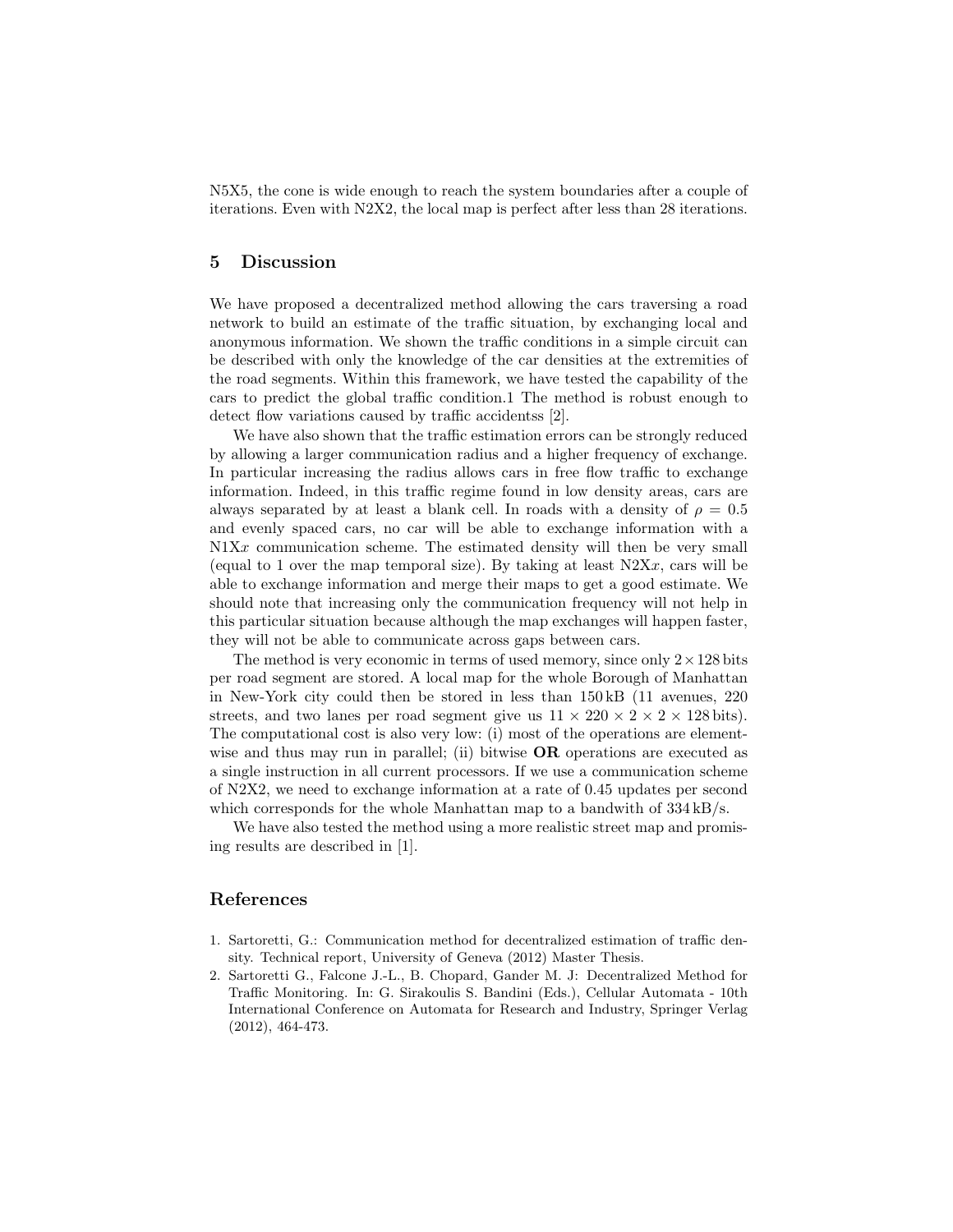

Fig. 6. Errors in the local map of a single car at the end of a simulation. Each diagram corresponds to the five settings presented in Fig. 5. For each case, the local map of the reference car at the end of the simulation was compared to the global map using a logical XOR operation. Every black pixel corresponds to an error of the map for a given location at a given time. Since only underestimate errors are possible, they represent a missing car observation.